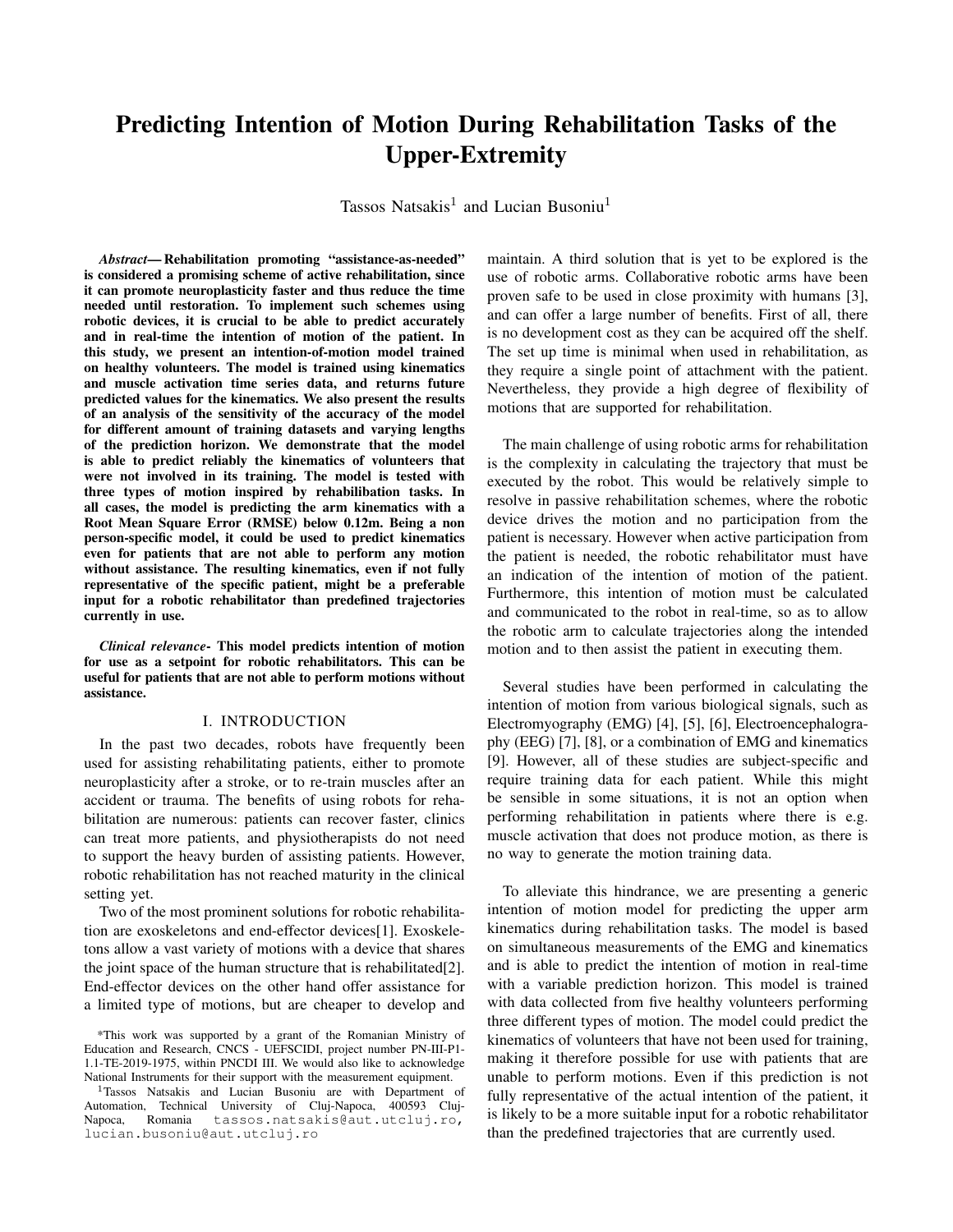

Fig. 1. The three types of motion performed by volunteers. On the top row is the starting position, on the bottom the ending position. The first motion was scapular anterior elevation/posterior depression (arm cross), the second scapular anterior depression/posterior elevation (arm raise), while the third was elbow extension/flexion (elbow flexion).

#### II. METHODS

#### *A. Data acquisition*

5 healthy volunteers (4 male, 1 female, average age 32.2, range 24-39 years old) were recruited to participate in developing and training the prediction models. The protocol of this study was approved by the Ethics Committee of the Technical University of Cluj-Napoca (no. 163/22.01.2020), where the study took place. The participants were provided with an informed consent form prior to the experiments, and were asked to sign it at the beginning of the measurements. All the aspects of this study were in accordance to the principles of the Declaration of Helsinki. Each participant was asked to perform three types of motion, promoting proprioceptive neuromuscular facilitation (PNF) [10]: scapular anterior elevation/posterior depression (arm cross), scapular anterior depression/posterior elevation (arm raise), and elbow extension/flexion (elbow flexion) (Figure 1). Each participant performed each motion 10 times in a continuous manner for each trial, for three trials in total. This was repeated for each type of motion separately. The motions were performed at a self-selected speed and range of motion.

During the motions, the kinematics of the upper arm were captured using an Astra Pro depth camera (Orbbec, Shenzhen, Guangdong, PRC) at 40 Hz. Using the Software Developers Kit (SDK) provided by the manufacturer, we extracted skeleton data representing the position of various joint segments and joints in three dimensional space. The arm kinematics were decomposed into joint angles using an inverse kinematics calculation. Three joints were considered at the level of the shoulder (Abduction/Adduction, Extension/Flexion, Internal/External rotation) and one at the level of the elbow (Extension/Flexion).

For the muscle activation, we selected six muscles of the upper arm (Anterior, Lateral, and Posterior deltoids, Biceps, Triceps, and Brachioradialis) that are the major contributors to the motions of the shoulder and elbow. The muscle activation of these muscles was measured simultaneously using non-polarizable silver-silver chloride (Ag/AgCl) electrodes. Two electrodes were attached on each muscle at appropriate locations to avoid muscle innervation-zones [11]. The differential voltage from each pair of electrodes was captured using a NI-9205 module (National Instruments, Austin, TX) at 20 kHz. The signals were further processed in LabVIEW 2017 (same developer) according to the literature [11] with a band-pass (20-500 Hz) and a subsequent band-stop (45-55 Hz) filter. Finally the muscle activation was quantified using the root mean square (RMS) of the filtered signal every 500 samples, producing values for muscle activation at 40 Hz.

The kinematics and muscle activation were captured independently, but using the same computer. A timestamp was recorded for each signal, which was used during postprocessing for synchronising and aligning the signals.

# *B. Model structure, training, and validation*

For predicting the intention of motion we constructed a neural network model based on Long Short-Term Memory (LSTM) layers [12]. This type of layer was selected because of its applicability in multivariate time-series forecasting [13], [14]. The structure of the network had 3 hidden layers, with 20, 150, and 20 LSTM nodes respectively. The model received as input a tensor of size  $10 \times 10$  which represented the ten input signals (six muscle activations and four joint angles), each signal having 10 delay states (past values). The output layer had  $4 \times n$  nodes, representing the four output signals (joint angles) for  $n$  time steps (prediction horizon) (see Figure 2). A sensitivity analysis was performed to study the accuracy of the model for different lenghts of the prediction horizon and using different amount of subjects as training data (see Figure 3 and the related discussion).



Fig. 2. Structure of a time-delay multivariate neural network. The input layer has one node for each previous timestep (10) of each of the 10 variables (muscle activation and joint angles). The output layer has  $n$ nodes for each of the 4 prediction variables (joint angles), representing the prediction for the following  $n$  timesteps.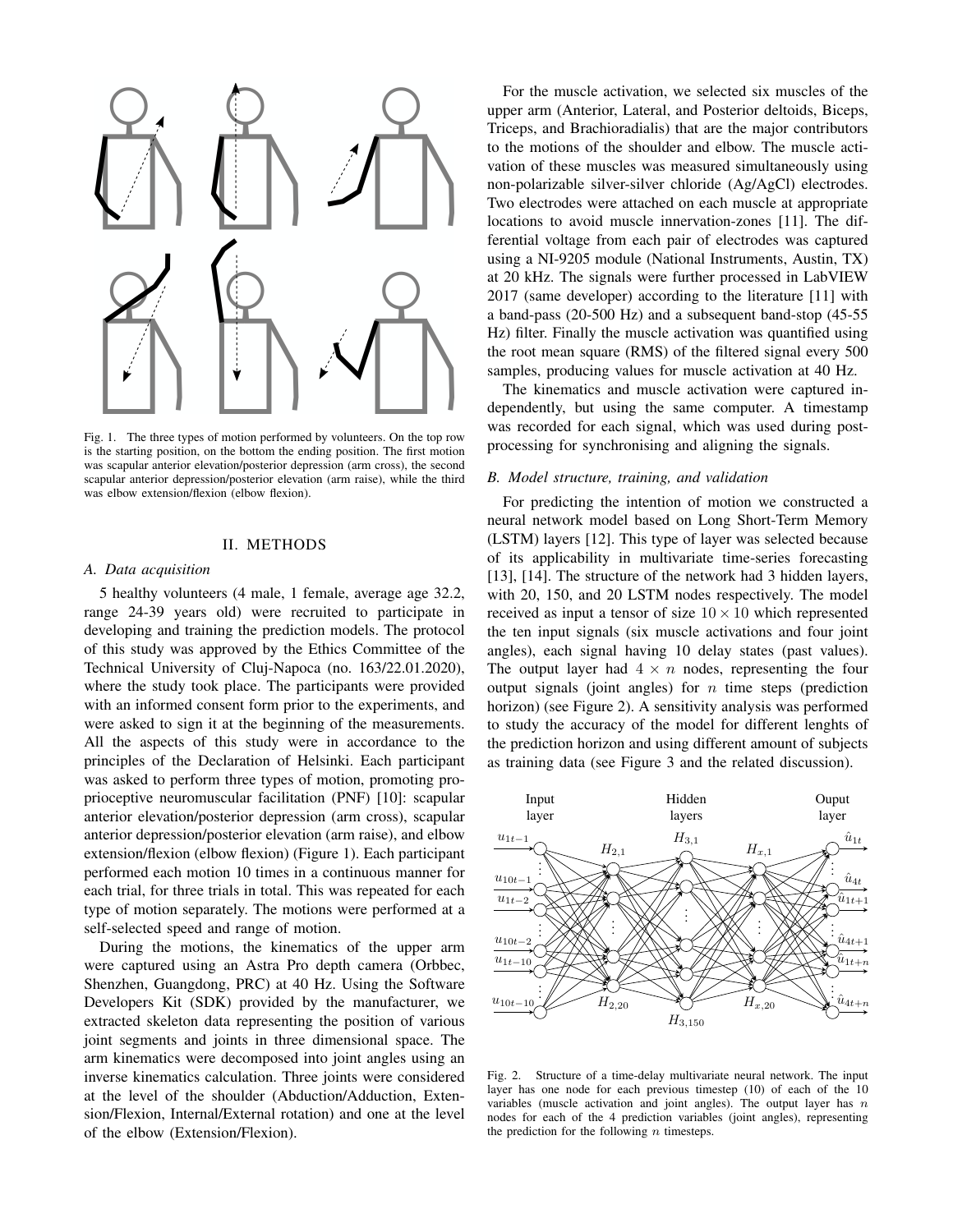For training the model, we implemented a k-1 approach for each type of motion. The data from four volunteers were used to train the network, which was then used to predict the kinematics of the fifth volunteer. The training set of volunteers was then rotated and the model was retrained from the beginning, using the remaining volunteer for validation. We therefore performed five validations for each type of motion using different training and validation sets. Each training and validation was repeated 10 times, using random initial weights, to remove potential biases in the results.

The metric used for the validation was the root mean square error of a sequential prediction over the whole duration of a trial. The prediction was first performed using the first 10 samples for the next  $n$  samples, and was then shifted by  $n$  samples each time until the end of the trial. The overall root mean square error (RMSE) from beginning until the end of the validation trial was quantified for all four joint angles.

## *C. Sensitivity analysis*

To demonstrate the accuracy of model under varying lengths of the prediction horizon and different sizes of the training datasets, we performed a sensitivity analysis, where the model was trained as explained above for various values of n (prediction steps) and m (number of subjects used for training). The number of timesteps of the prediction horizon *n* took a value from the set  $[10, 20, 30, 40, 50, 60, 70, 80]$ , while the number of persons used for the training  $m$  took a value from the set  $[1, 2, 3, 4]$ . For each combination of n and  $m$ , the models were trained 10 times, using random initial weights, to remove potential biases in the results.

## III. RESULTS

The results of the sensitivity analysis are presented in Figure 3. Based on these results, the necessary number of subjects used for training  $m$  can be determined for the required prediction horizon  $(n)$  and prediction accuracy. As expected, the accuracy of the model degrades with a longer prediction horizon, and it increases with a larger number of training subjects.

The specifications for our application dictated a prediction accuracy of 0.12m, which allowed a prediction horizon of  $n = 20$  samples using 4 subjects for training. This prediction horizon corresponded to 0.5 seconds, since the data had a sampling rate of 40Hz. To demonstrate the performance of the model under these conditions, we present a training and validation trial in Figure 4 and Figure 5 respectively. The summary statistics for the RMSE are presented in Figure 6 and Table I. The median RMSE for the training sets is 0.07, 0.07, and 0.03 m for each type of motions respectively, while for the validation sets is 0.12, 0.11, and 0.09 m for each type of motion respectively.

# IV. DISCUSSION & CONCLUSION

In this study, we presented a methodology for predicting accurately and repeateadly upper-extremity kinematics of healthy volunteers, using a generic model based on an



Fig. 3. Sensitivity of prediction accuracy on the number of predicted steps (prediction horizon). The accuracy for the training (blue) and validation (red) set is presented in a boxplot. Each boxplot is describing the distribution of RMSE over the 10 iterations for all the subjects. The height of each box represents the interquartile range, while the bottom and top end of the whiskers represent the lowest and highest value still within 1.5 of interquartile ranges respectively. The horizontal line inside the box represents the median. The dots represent measurements outside 1.5 of interquartile range and are considered outliers.



Fig. 4. Training trial, with measured (red) and predicted (blue) kinematics. The kinematics of the hand for the X, Y, and  $\overline{Z}$  coordinates are presented over time



Fig. 5. Validation trial, with measured (red) and predicted (blue) kinematics. The kinematics of the hand for the X, Y, and Z coordinates are presented over time

LSTM neural network. This is possible through simultaneous measurement of muscle activation and kinematics, and the model is able to predict future kinematics in real-time. It is